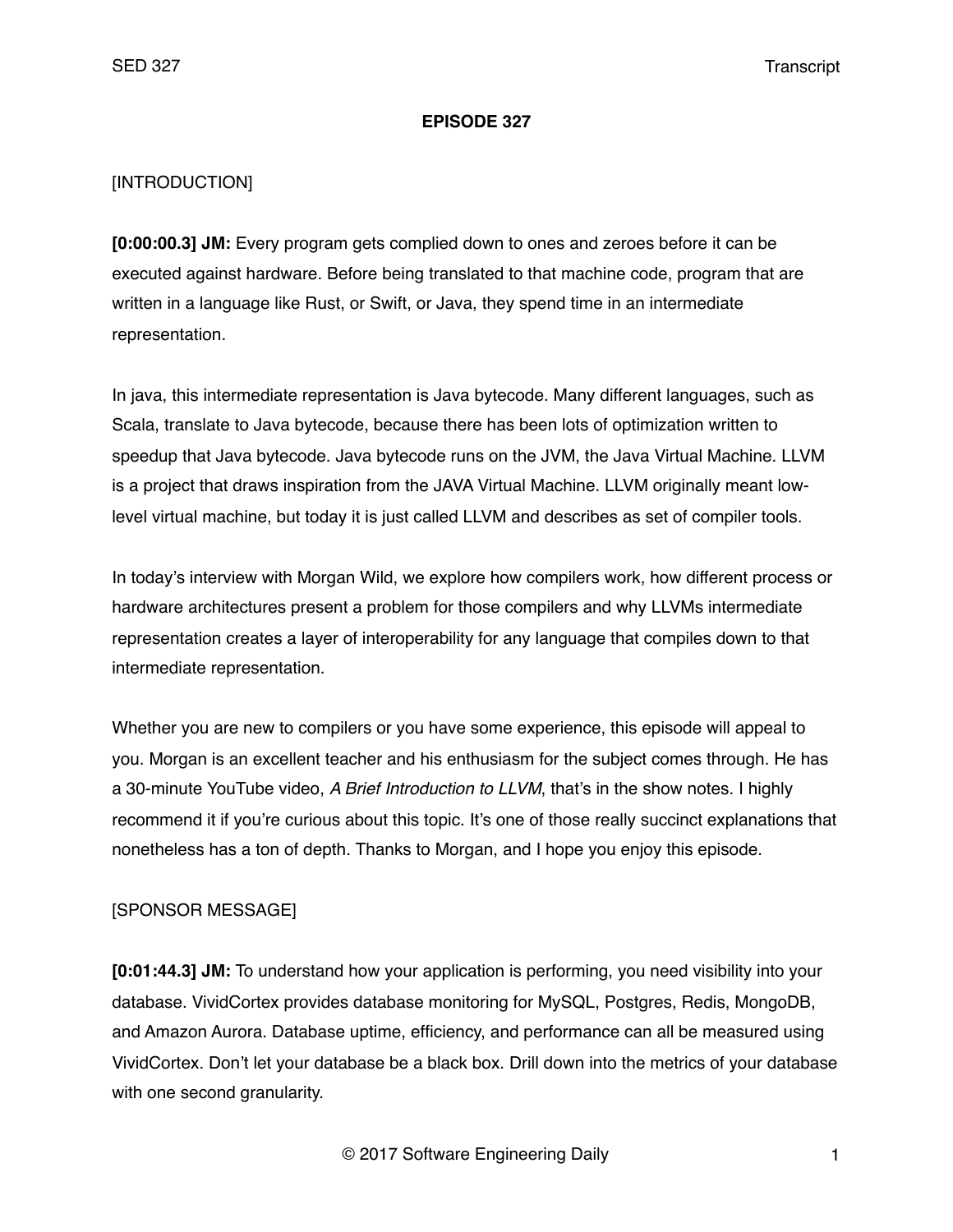Database monitoring allows engineering teams to solve problems faster and ship better code. VividCortex uses patented algorithms to analyze and surface relevant insights so users can be proactive and fix performance problems before customers are impacted. If you have a database that you would like to monitor more closely, check out vividcortex.com/sedaily to learn more. GitHub, DigitalOcean, and Yelp all use VividCortex to understand database performance. At vividcortex.com/sedaily, you can learn more about how VividCortex works.

Thanks to VividCortex for being a new sponsor of Software Engineering Daily, and check it out at vividcortex.com/sedaily.

# [INTERVIEW]

**[0:03:04.7] JM:** For Software Engineering Radio, this is Jeff Meyerson. Morgan Wild is an iOS developer at Shoplandia. He is the creator of a YouTube video called *A Brief Introduction to LLVM*, which I found to be a very helpful resource.

Morgan, welcome to Software Engineering Radio.

**[0:03:20.6] MW:** Hey there, Jeff. Nice to be here.

**[0:03:22.2] JM:** Today, we're going to talk about the LLVM, and I want to have a general introductory discussion of some compiler stuff first before we get into what LLVM is, because it's related to compilers. For people who are needing a refresher, what are the high-level steps that a piece of code goes through when it gets compiled down to binary ones and zeroes?

**[0:03:46.7] MW:** Right. In a general sense, any kind of programming language has to end up looking like a machine code that a CPU can execute. Obviously, there's a whole bunch of CPUs, and there's a whole bunch of programming languages. There has to be something in the middle there to translate, so to speak, or compile the source into what a CPU would understand.

A big step up from what we had before compilers, which was assembly language, which essentially was a human-readable binary code. We would just issue instructions and they were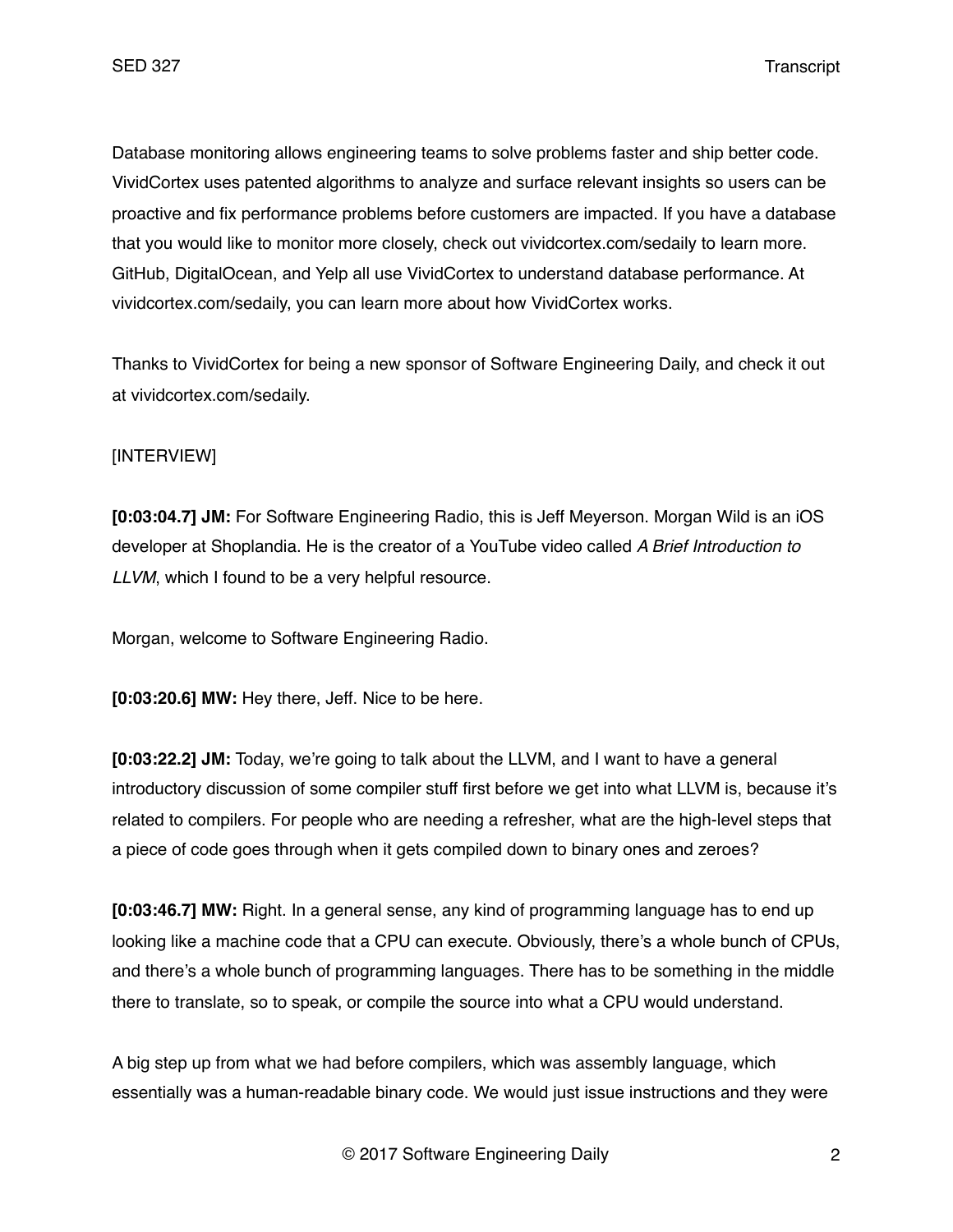non-portable instructions. If you say worked on Intel, you can do ARM, or vice-versa. The compiler sort of created this abstraction layer over the machine language, or CPU instructions, by allowing us to program in a sort of more abstract programming languages where we worry about the logic, sort of the things that we want to see happen, rather than thinking about what to instruct the computer to do to get to that point.

Any kind of source that you write in a language that is compiled, because there're languages like Python, in PHP, and Ruby, that they are not compiled. They're interpreted light. Any kind of compile language does have a necessity of having a compiler to translate that into machine language.

First step is you take the source file and you basically just put everything into tokens. You just assign, do a syntax check whether the tokens check out and whether it's legitimate piece of language, and you compile trees into trees from that and you get, essentially, an abstract nonreadable format of your code that just scrapes all of your comments, your variable names, and all of that stuff.

Depending on your architecture from that abstract form, sort of cleaned up form, there can either be a direct translation into one architecture or another. The term here is target. Any kind of CPU architecture you're looking for is essentially a target. If you're targeting an iPhone, you have to worry about instructions that are different when you would be targeting a Macbook, for example.

If you're directly compiling, like GCC, which is the new compiler collection, takes your C, for example, and just spits out machine code. Structures like LLVM create an intermediate representation of that code. It can optimize that code and deal all kinds of smart stuff that allows it to speed up your existing code. If you compile it, say, three years ago, you would compile it now and you get the speed up. That finally gets translated into machine-readable code.

**[0:07:15.7] JM:** Absolutely. Let's talk about the pre-LLVM world before we get into LLVM. You touched on this idea of the N by N language to process problem, where in a world without LLVM, you potentially can have this scenario where for each language and for each processor,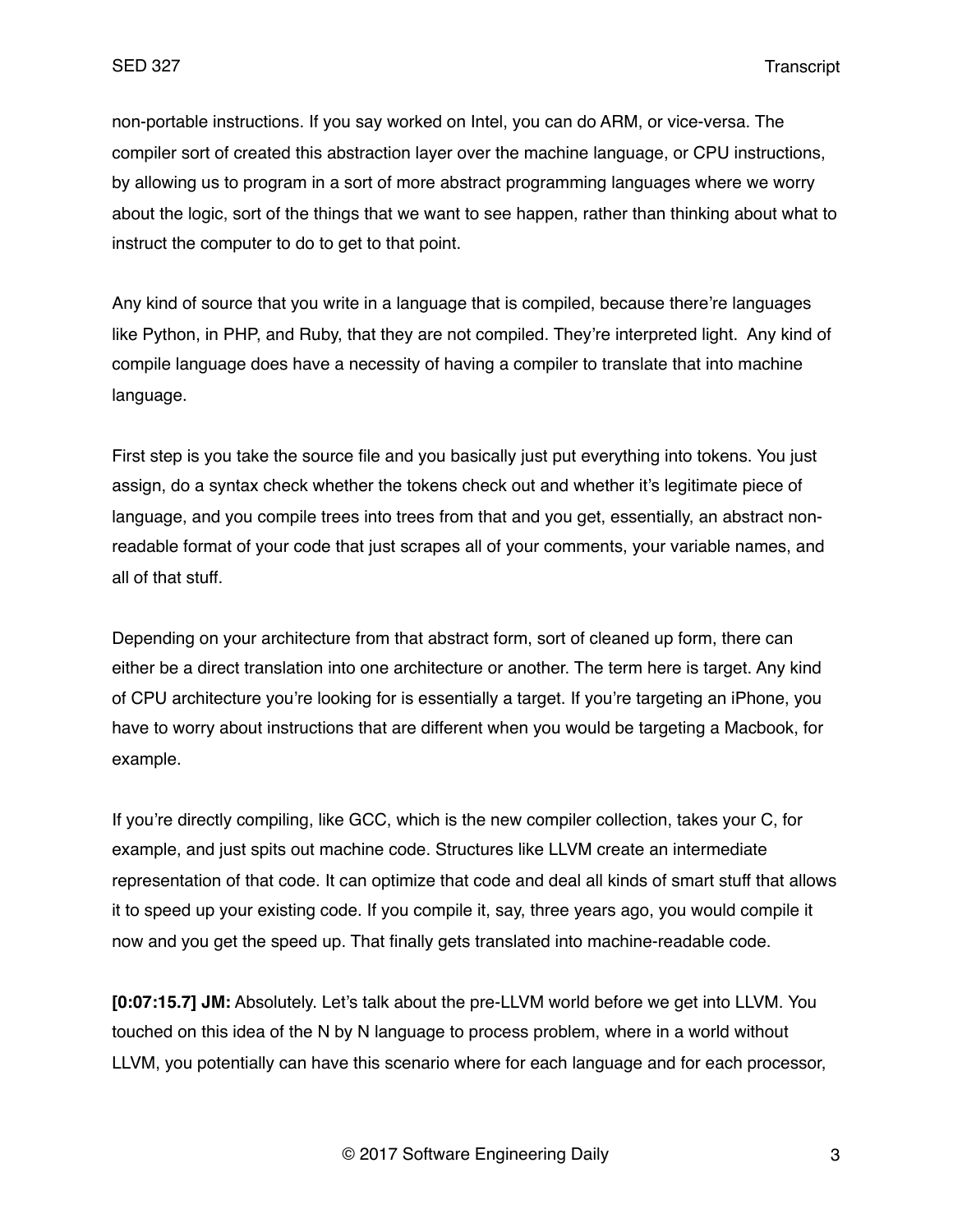you need an individual way of getting that language into a form that that processor can understand. Is that accurate?

**[0:07:49.1] MW:** Yeah. It is a very big problem from, I guess, a few decades back, that prevented and stagnated the industry in that portability was pretty much nonexistent before Unix came along and created the POSIX standard. Before that, before POSIX, you had people building all these architectures and they didn't share a whole lot in common. If you, as a programmer, required a simple task as reading from desk, you would have to abstract that part away yourself and take care of any number of architecture, because Unix does file read in one way, there's one command, Windows does it differently and some architecture acts would do it, would do it differently.

These things that have stagnated the industry to a point where Java, when it came out, was this massive savior for the whole market and that programmers started dreaming about the build one once and run everywhere launcher which is pretty powerful when you're stuck in the world where you're limited in that regard.

**[0:09:10.4] JM:** Now, we're going to get into LLVM in a sec. You mentioned Java, and you mentioned the degree of portability that Java added. Can you explain what that portability was and what were some of the result of people being inspired by the JVM model?

**[0:09:28.5] MW:** Java is sort of this poster child of that build once and run anywhere movement that sort of later was transformed into the web architecture, or at least inspired the web architecture where, pretty much, you have this experience where you develop a website over a web service and you have the expectation of being able to run those anywhere. That came from Java, and JavaScript was sort of directly influenced by Java.

What Java does is it takes your source, and LLVM and Java has this part in common where LLVM has the IR, or the intermediate representation, and Java has the bytecode. From that point on, they act different upon those two things, because what Java does is it distributes the bytecode and you run and you execute the last part of what a compiler would do, which is translate bycode into machine-executable commands runtime.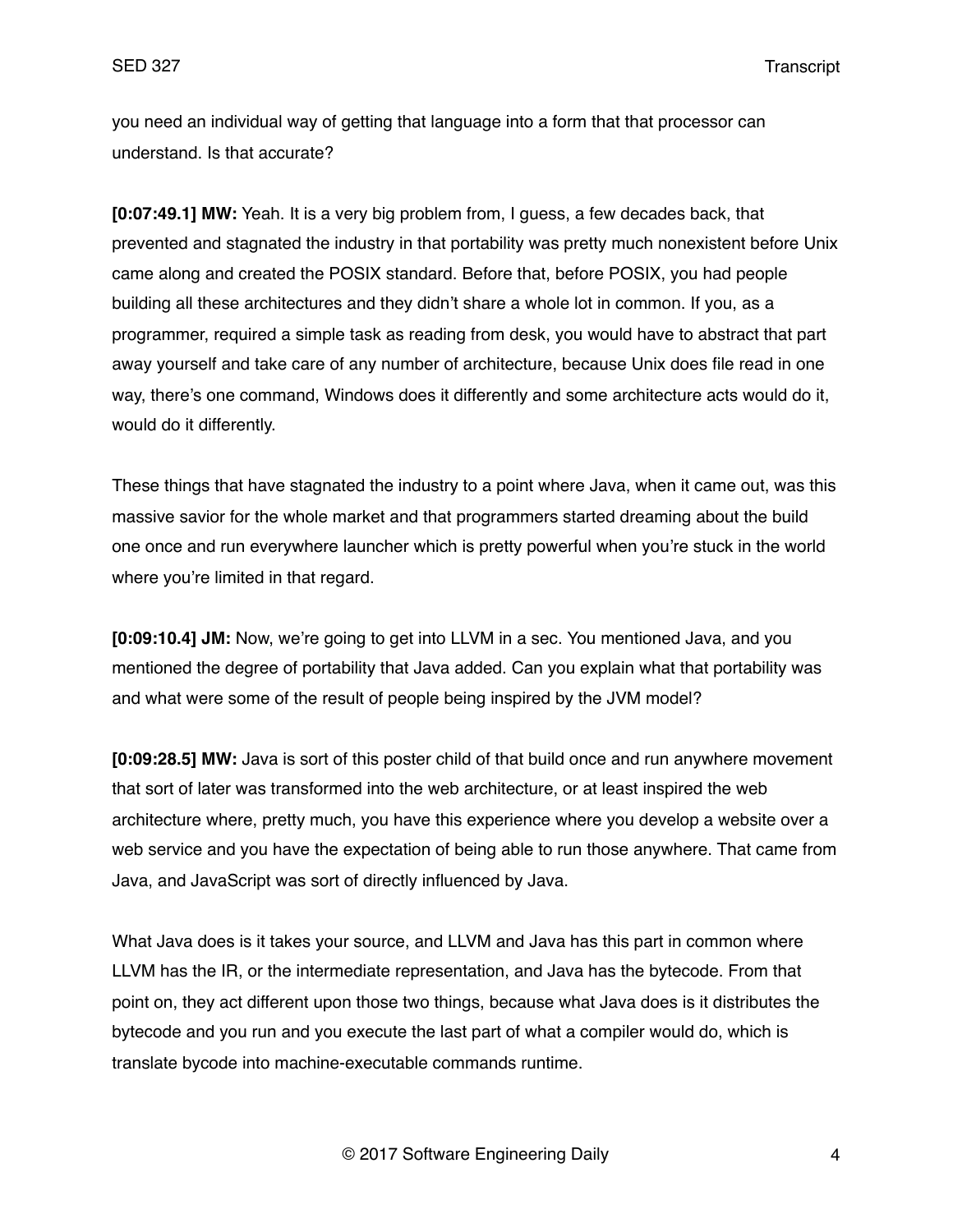There is an inherent lag in any kind of Java program where there's like a two-second thing that needs to happen for the bytecode to be loaded on to what's required for that architecture. Yeah, that simple fact of being able to carry that abstract to the form of your code in a form of bytecode and then compile it only when you run it, certainly does have its benefits.

**[0:11:04.4] JM:** Right. I think where you're getting at with this is that in the JVM ecosystem, you've got this bytecode, and the bytecode is this representation that's not super low-level, it's not super high-level, it's somewhere in between, and because we have this bytecode representation, we can move it between different architectures and we can have the same predictable runtime experience on each of those hardware architecture.

LLVM borrows from this in some ways, because of this intermediate representation that we're going to get to. Let's start simply. What is the LLVM?

**[0:11:49.0] MW:** Back in the day when it was first formed, it was a step towards emulating the bytecode intermediate language between an executable code and source code, and it turned into this pretty massive effort that's open-source and it's a whole ecosystem of compilers and their tools and the thing that joins them together, the thing that all of them share, is the intermediate representation, or IR.

Obviously, the man, or one of the two men that created LLVM is Chris Lattner. He later joined Apple specifically on that achievement. It was a graduate project. Most of us would dream of a graduate project that's successful. Yeah, it turned into something that I've heard recently it's able to C faster than GGC is able to do.

They started off a lot slower than C, but their whole mission is to create an optimizer for their custom intermediate representation that is able to continually optimize the code to the point where it just gets better and better and better.

**[0:13:11.2] JM:** Yeah. We'll get into as much of the LLVM as we can, but this is — For listeners who don't. This is a really big subject. Basically, before LLVM, compilers tended to have this monolithic structure. As you talked about in your YouTube, which I'll have in the show notes, LLVM breaks the monolithic compiler structure into a series of steps. It breaks this structure into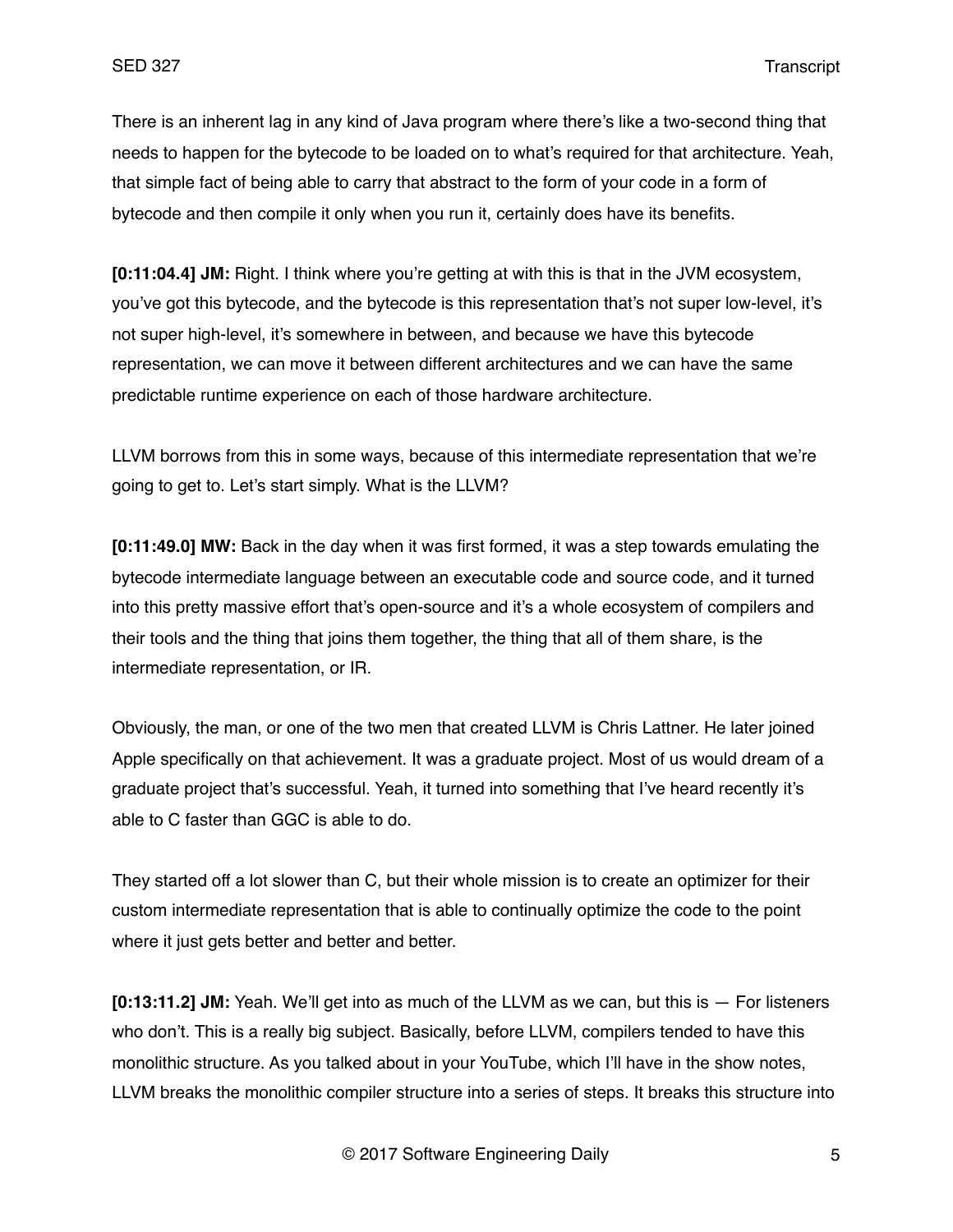scanning, parsing, intermediate representation, the intermediate representation optimizer, semantic analysis, target code, and finally, compile code.

We could get into any number of these steps in the compilation structure. As you said, the intermediate representation is really the area that we should focus on. What is meant by that intermediate representation? What does an intermediate representation mean and how do we get there?

**[0:14:08.5] MW:** Sure. Before that, I do want to clarify that. You've mentioned seven steps here. They're not unique to LLVM. In general, when you're thinking about compilers, pretty much, all of them have the sequence of those six or seven steps. I want to stress that that's not unique. LLVM did not invent that sequence. What it did was is it decoupled the IR from, essentially, what is the frontend. Meaning, parts of the compiler sequence that are concerned with a specific source, source code, source files, and the backend, which essentially is concerned with optimizing specific targets and then creating executables for those targets.

The key unique thing that it did was it sort of separated IR from the sequence here. Pretty much, every compiler has that sequence, and pretty much, every compiler has that sequence in a modular-ish way within their own world, but none of them — Yeah, I feel like none of them — At least not the big ones. They don't have the intermediate language as separate as LLVM has.

**[0:15:29.5] JM:** Okay. Thanks for that clarification.

**[0:15:31.8] MW:** Yeah, because any computer scientist that goes to the compiler class, you'll sort of see the sequence, and it's there. It's not an invention that we can credit Chris Lattner with. To your question, IR is  $-$  It depends. Every system has its own IR, and it's just a step that uses the optimization steps, which create the — The executables are speedy and affirming.

What you have  $-$  In regular source code, as I mentioned in the beginning here, is soft of highlevel structures. Let's take Swift, for example, because that's my favorite language. You have your classes, you have structures, you have functions and methods and all kinds of high-level stuff. Now, no processor operates on that level. Obviously, they don't understand that.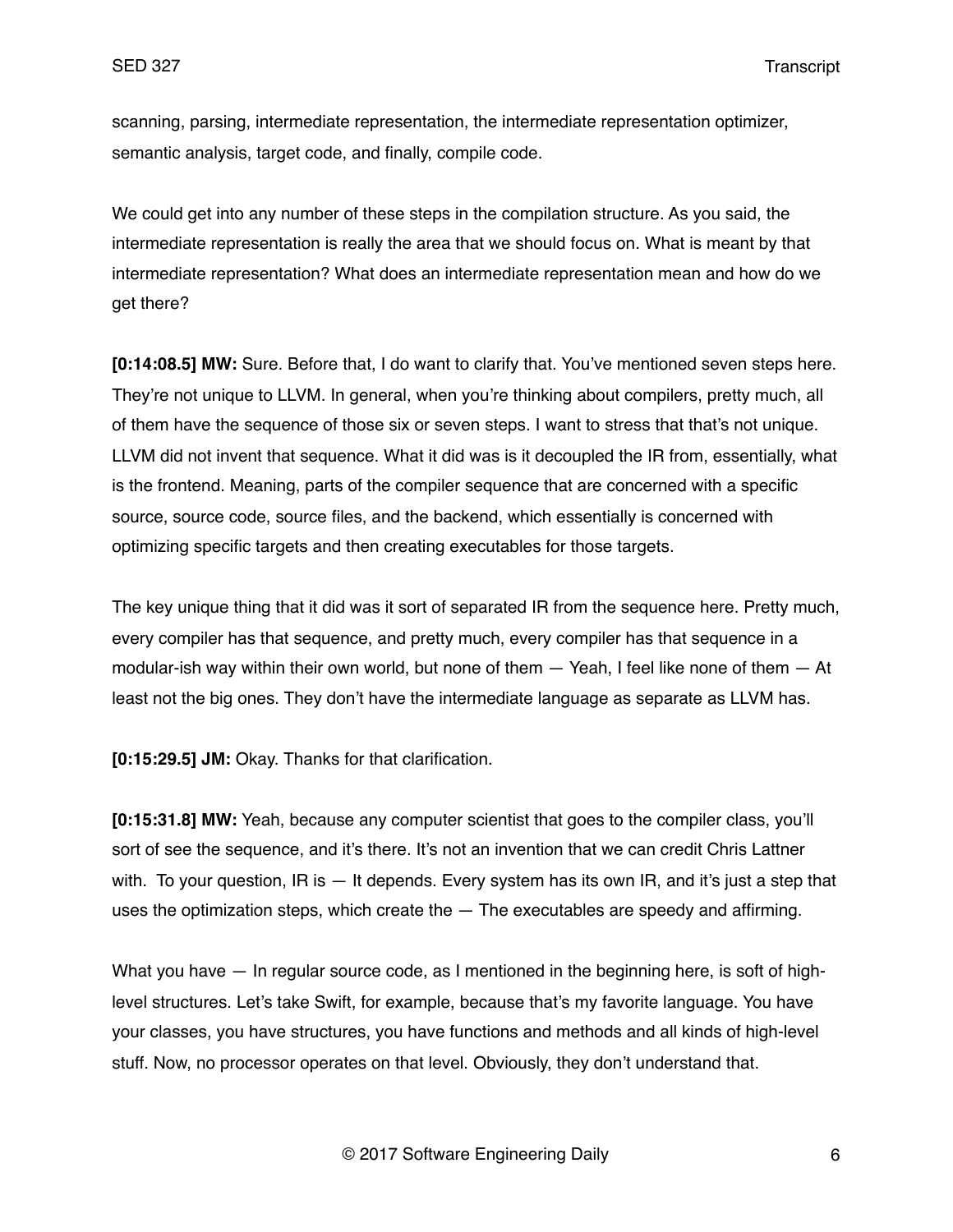In between machine code, executable code, and source code, you have this assembly-like intermediate representation. When I say "assembly-like", a lot of the people that deal with assembly languages can pretty much immediately feel accustomed to what's going on in specifically LLVM IR. What you do there is — First of all, you don't work with variables, you work with registers.

To that point, so that the biggest difference from any kind of assembly language is registers are mutable. By that, I mean, when you have your REX register, you just put stuff into it or you take stuff out of it. You read from it. It's a constantly changing state. It's a physical register that just constantly is mutating. Any number of parts within your code can change that. Being able to optimize any kind of dynamic data is a lot harder than optimizing something that's immutable. IR for LLVM, has immutable registers, which is essentially just an unlimited sequence of let or const declarations that you do.

### [SPONSOR MESSAGE]

**[0:18:09.3] JM:** You are building a data-intensive application. Maybe it involves data visualization, a recommendation engine, or multiple data sources. These applications often require data warehousing, glue code, lots of iteration, and lots of frustration. The Exaptive Studio is a rapid application development studio optimized for data projects. It minimizes the code required to build data-rich web applications and maximizes your time spent on your expertise. Go to exaptive.com/sedaily to get a free account today.

The Exaptive Studio provides a visual environment for using back end algorithmic and front-end component. Use the open source technologies you already use, but without having to modify the code, unless you want to, of course. Access a k-means clustering algorithm without knowing R, or use complex visualizations even if you don't know D3. Spend your energy on the part that you know well and less time on the other stuff. Build faster and create better. Go to exaptive.com/sedaily for a free account.

Thanks to Exaptive for being a new sponsor of Software Engineering Daily. It's a pleasure to have you onboard as a new sponsor.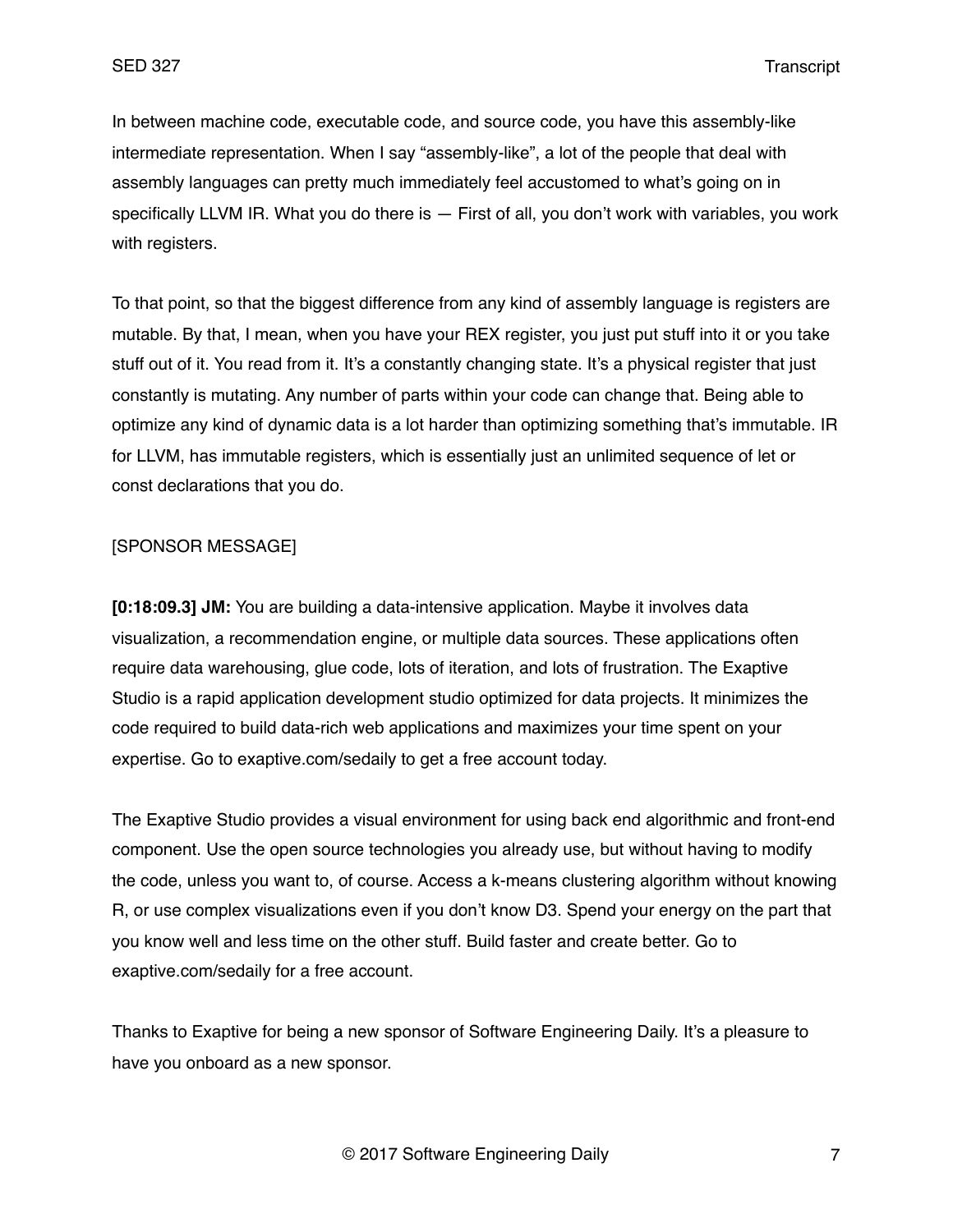SED 327 Transcript

# [INTERVIEW CONTINUED]

**[0:19:42.0] JM:** Okay. Let's go through a simple example. Let's say we had a program that we wrote in Swift. As you said, this is one of the favorite programming languages of today, of 2017. I think there was a Stack Overflow survey recently that said this was the favorite language of programmers on Stack Overflow. This is a language that is used to develop most iOS apps these days.

Let's say we wrote a Swift app that was just  $X = 5$ ,  $Y = 2$ , and  $Z = X + Y$ .

**[0:20:16.1] MW:** Sum — Yeah.

**[0:20:16.9] JM:** Yeah. Then, print the sum, or something. If wanted to say, "Let's compile that and run it." Maybe you can explain what happens to get to the intermediate representation point, and what's going to happen with those registers in the intermediate representation and optimization step.

**[0:20:36.6] MW:** First of all, when you're tokenizing your source, say that X = something like or something. Swift does a beautiful thing, which is called type inference. You don't need to write int, or float, or whatever. That step is required for the complier to allocate the correct number of bytes and sort of be able to deal with the underlying data.

What the first few steps do is they position everything that you've declared into sort of stack frames, and the stack frame is just concerned what tokens are you able to access within that stack frame and what tokens will you be able to access from shielding stack frames. At that point, what you do is you get the token identifier, which is X, or Y, or Z, and then you get the type, and then you get the current value for that thing.

Something as simple as sum — And this is one of those points that I showed in the presentation, is you take those types and you convert them into IR types. Obviously, you don't have structures or classes, but you have pretty advanced types like function pointers, and all kinds of numeral types, and functions, and all of that stuff, which is definitely a lot higher than what you would get with assembly-like languages.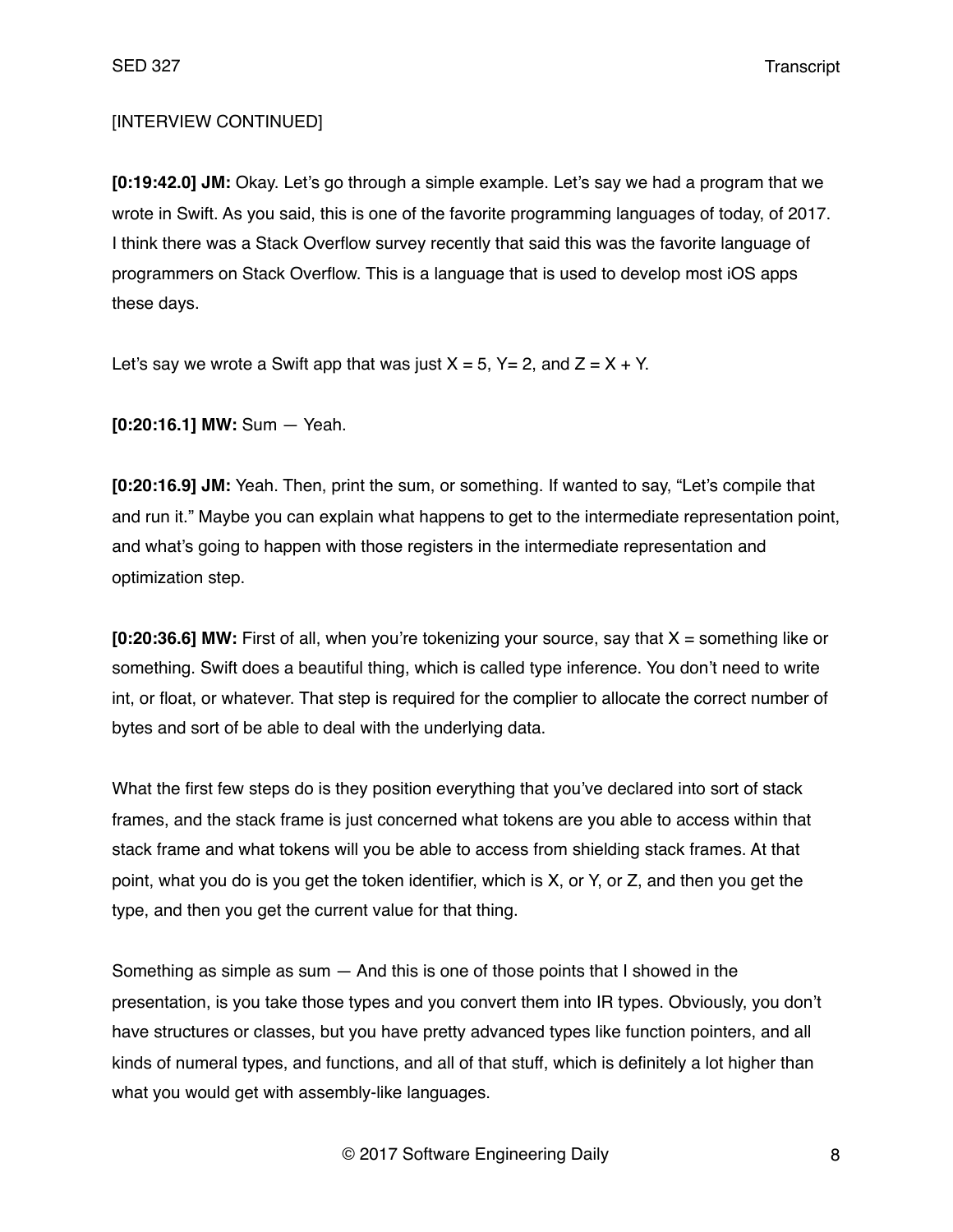SED 327 Transcript

Every single declaration of a register has to be preceded by a type, so there's no type inference. Yeah, you got your X and your Y and they can be translated into anything, but all those identifiers will start a percent sign and let's say percent one, percent two, would be your X and Y and they will probably have an integer type, let's say integer 64, depending on the architecture, of course, or 32.

Like with any register, you'd be able to issue the ad command. The only difference in terms of commands here, since your registers are immutable. It's very much a functional language. Any kind of result from an operation that mutates data or potentially would mutate data, it's just a return value. When you would add stuff in assembly-like languages, you do like ADD and then one register and another register. You won't be able to do that here. You wouldn't have to assign that value to another register, to a new register. Yeah, that's addition.

The only difference here would be you take the plus sign, you turn that into ADD. You add the type identifier, and your two sort of values — Not too big of a deal when it comes to simple math.

**[0:23:44.2] JM:** It sounds like there's not much optimization going on in this example. Is that right?

**[0:23:48.4] MW:** There's zero optimization.

**[0:23:51.3] JM:** What kind of things will we need to add to this code in order to illustrate the optimizer?

**[0:23:57.8] MW:** Let's say Y would be zero. Your X is two, your Y is zero, and you're adding these two numbers and you're using the sum. If you're defining value with just a numeral, you could optimize that out yourself. Often times, when value is defined in a static let somewhere in a struc that is far away, you don't see the value. These things easily happen. It's one of the most popular optimizations here.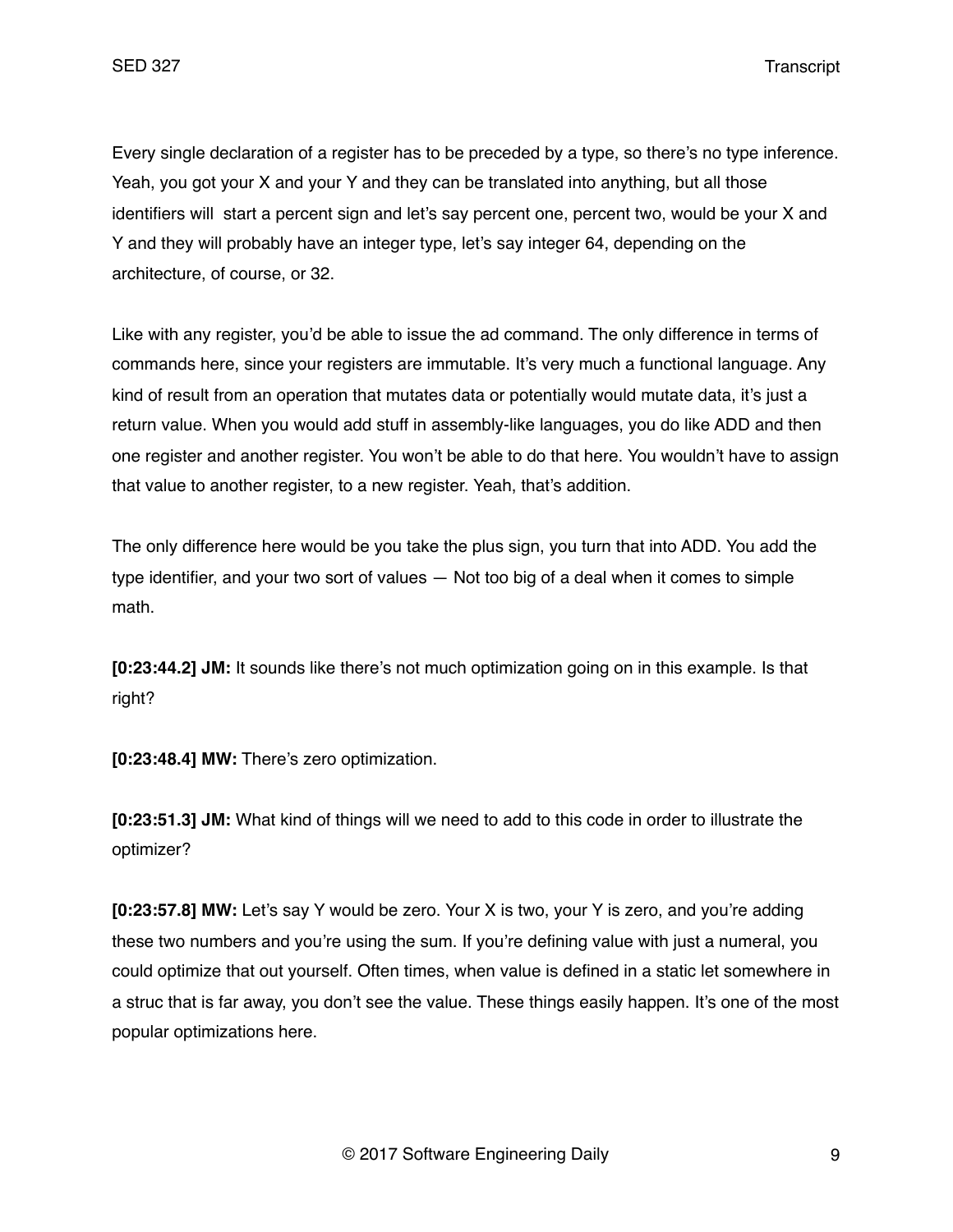What a processor would do is you'd waste a couple of instructions, at least, to do that nonoperation, essentially, because adding zero to anything does not change the value. To save those couple of instructions, a couple of cycles, IR looks for common patterns. The sequence of patterns is constantly updated and it's a growing list. It obviously differs by the types that you're dealing with.

Say, any kind of any numeral type would have plus zero equals the same value. You can optimize that out. Times one, the same value, you can optimize that out. All that mathy stuff, you can optimize out. The way it works is deep in the C++ that's dedicated for LLVM, there is a split, a branch, depending on what kind of operation you're doing, that takes you to a for loop that iterates through all the possible optimizations for a specific — I forgot what the sequence is called. But for a specific sequence of code, which his essentially any kind of operation, that add would be one example, move would be another example.

It loops all the possible options there, and it applies the optimization and assigns the result to a temporary variable, and then it checks, first of all, whether there's no errors that are introduced by that change and whether there's any value gain from that operation. Then, if that's true, that gets substituted into the original code.

**[0:26:26.4] JM:** You're saying that when I compile my Swift code, after it gets translated into the intermediate representation, there is a tree of possibilities that are created to attempt to see. Is there a way to represent this same code in a more concise fashion than the original naïve intermediate representation that we've created? Is that right?

**[0:26:58.1] MW:** Yeah. First of all, you should probably never deal with IR directly, and — The first stop is sort of the naïve translation, a verbatim of what you see in your source file into IR. Only then can you do the optimization, because then you're dealing with immutable registers and a structure that inherently is more accessible to scans like that.

**[0:27:28.8] JM:** If we're looking at all these different potential configurations of our code, that sounds like something that would be really, really time intensive, especially for complex programs.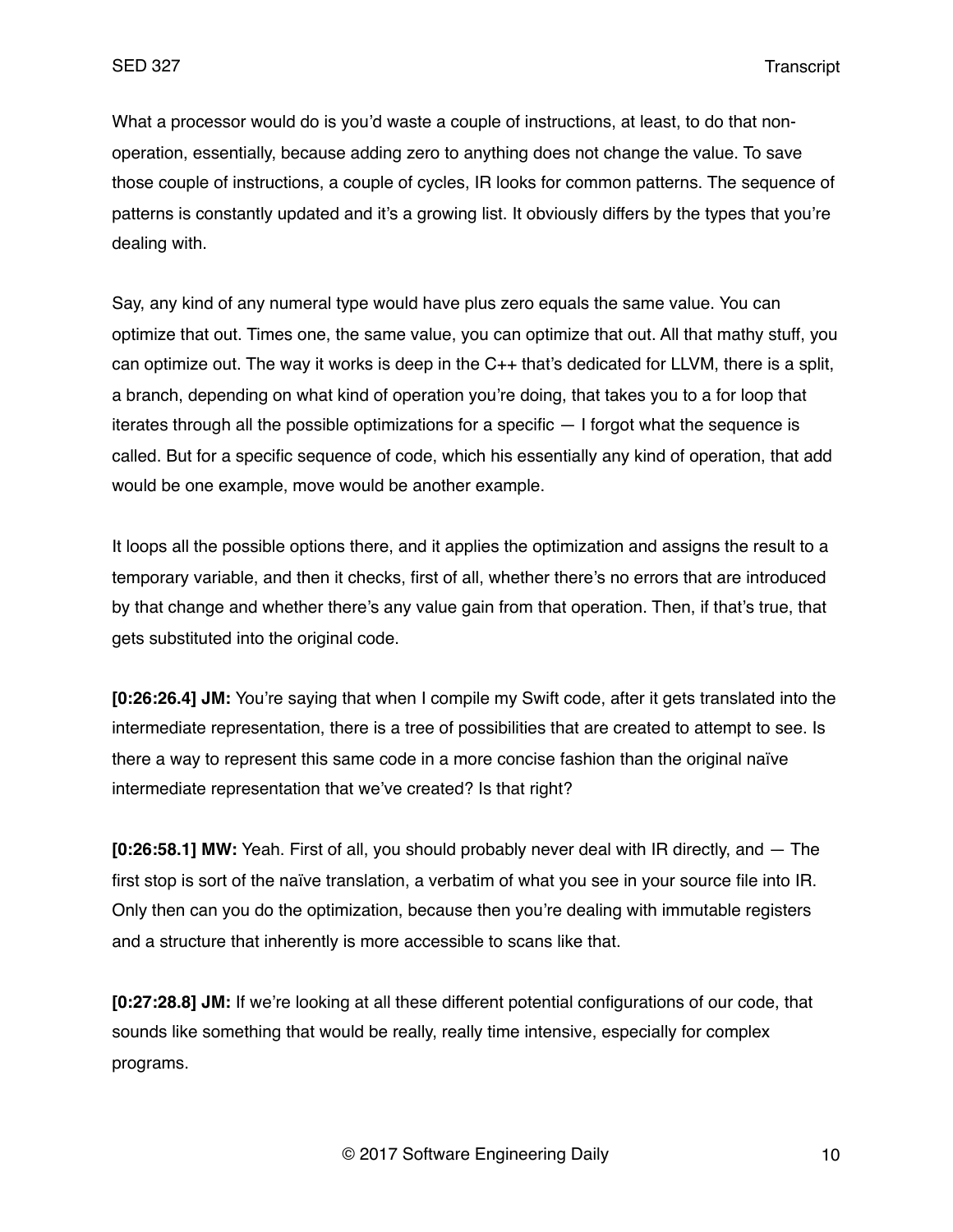**[0:27:39.1] MW:** If you remember, when Swift came out, compiled times for something that was bigger than a few view controllers, they were pretty big. You're right, it does take time to optimize the optimizer for a specific frontend. The main thing here is that any kind of performance gains from, say, someone working on optimizing C, and obviously, to optimize C, you have to go through LLVM IR and do some clever optimizations over there.

Guess what? Those same optimizations translate to any frontend that gets compiled down to IR. People that are working on these — I don't know what's the number of languages that have frontends to LLVM IR, but it's pretty big, and some of the languages are very well-used. Those optimizations get shared.

**[0:28:37.2] JM:** Right. I want to eventually get to the modular part, but a little more on this intermediate representation optimization stuff. I am reminded of the Deep Blue, the IBM Deep Blue stuff, because this was the chess computer, where given any chess scenario, Deep Blue would look at all of the potential decisions spaces that you could potentially go down and play out the entire chess game down that part of the decision tree.

It sounds like the intermediate representation optimization is that level of complexity, because if you're looking at the entire tree of possibilities for different ways that your code could be arranged, that to me, in a complex program, that sounds like it is just too much work. Is that accurate, or is it just  $-$  Is it possible to break down?

**[0:29:35.3] MW:** I wouldn't say — In a way, it is just and that you end up looping over the entire sequence of this specific optimization, but you're not looping for every existing optimization for each line of code, or each operation, and operation is the atomic unit there.

First of all, what you're doing is you're putting that existing operation and the existing variables into a specific slot and niche. That alone reduces your problem space significantly. Obviously, when you reduce your problem space, you're not dealing with what's the chess board total probable moves when you start a game — Trillion? I don't know what that is.

You're not dealing with anything of that scale, because you have this inherent step of you take an operation and then you take out the existing identifiers, the values there, and then you only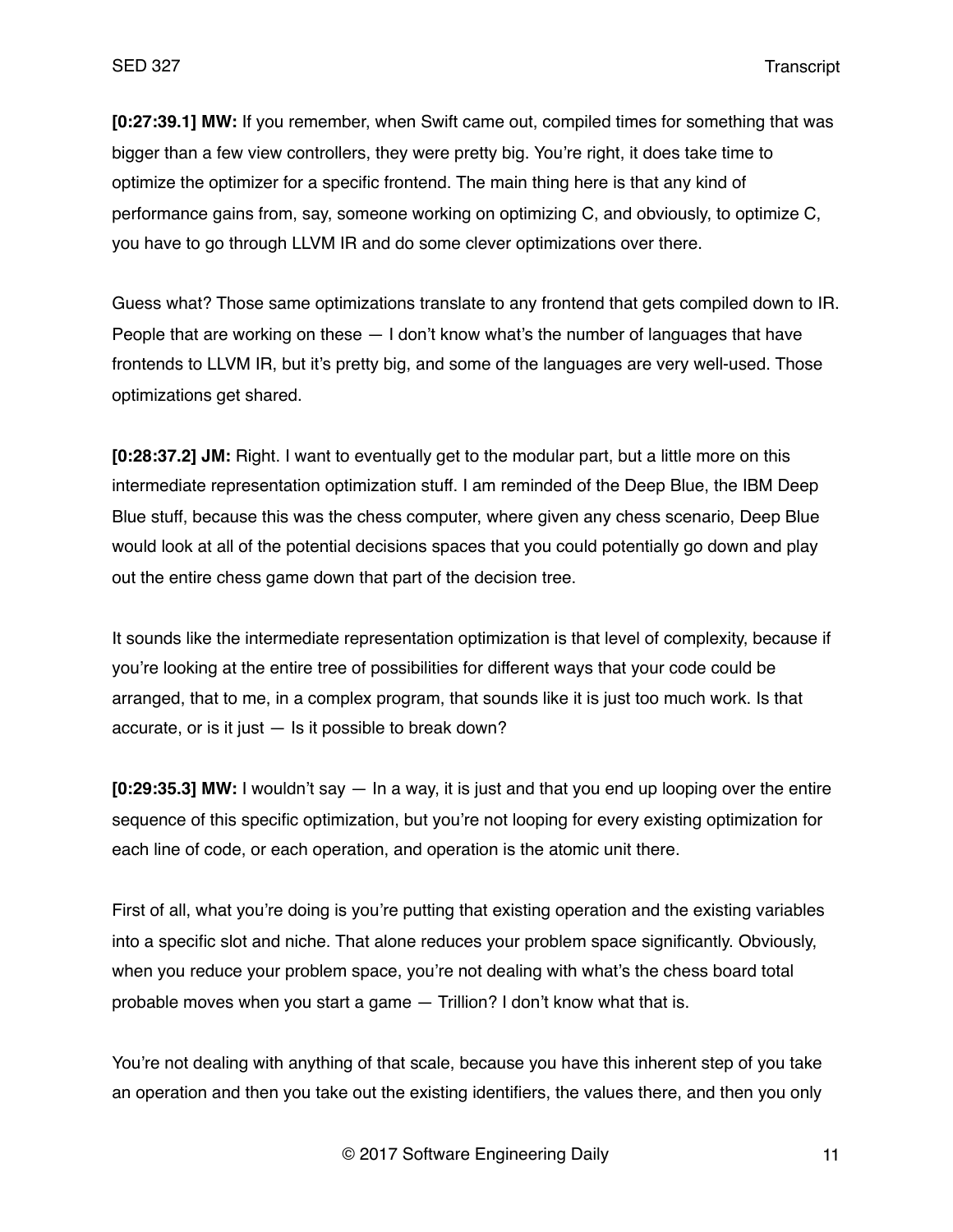go through the appropriate optimizations for that. There's, obviously, predictive stuff going on there which I'm not in depth on. From what I know, it is certainly not enumerating everything that you can possibly think of.

**[0:31:05.7] JM:** This certainly sounds like a problem that could be assigned across multiple threads, because if you're testing these different —

**[0:31:13.1] MW:** These are super parallel. When you're dealing with optimizations, you're optimizing each individual operation. You're not optimizing in terms of multi-operational sequences. The parallel nature of this whole thing is very great. Yeah, absolutely.

**[0:31:32.6] JM:** When you say operation, maybe this is a naïve question, but what do you mean? What is an operation?

**[0:31:38.8] MW:** For example, add one register to another.

**[0:31:42.8] JM:** Can you explain some other examples of operations? I guess I'm having trouble understanding where — Add one variable to another. That doesn't sound like something where there would be that many different configurations to test. Maybe you can help me clarify that.

**[0:32:01.2] MW:** There can be a whole bunch of them. Obviously, you have your load and store. You have your control transfer ops. You have your type conversion ops, like when you're adding —

**[0:32:15.0] JM:** You're illustrating add as a fairly high-level operation that gets translated into a bunch of low-level operations.

**[0:32:21.5] MW:** No. Add is as low as it gets.

**[0:32:24.5] JM:** Okay.

**[0:32:25.3] MW:** Yeah. There's nothing that —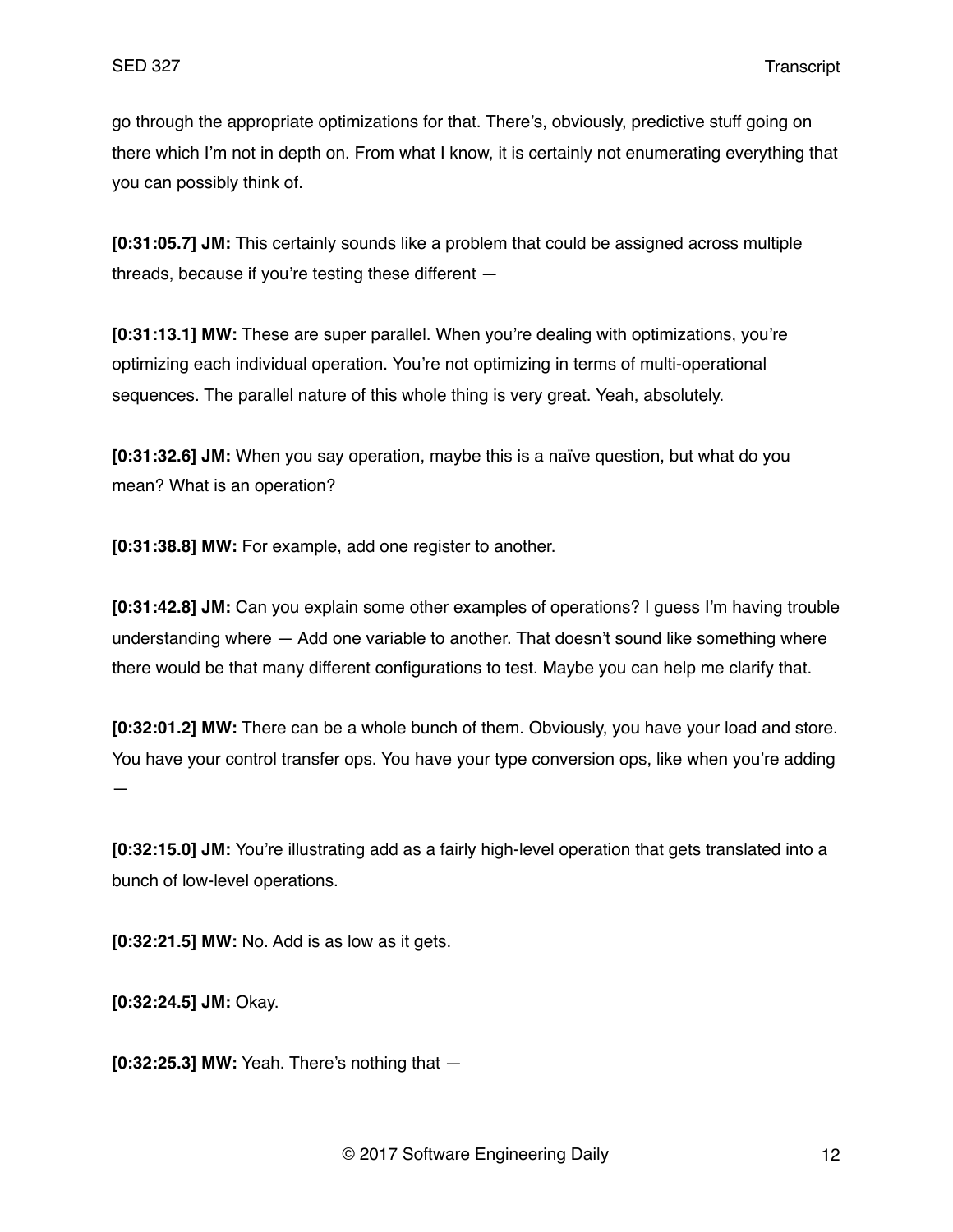**[0:32:27.4] JM:** Oh, I see. You're talking about other operations that add —

**[0:32:30.4] MW:** Other sort of equivalent parallel operations.

**[0:32:35.0] JM:** Right. Load and store — Maybe explain what a load and store operation is.

**[0:32:39.9] MW:** Loading is reading from a register, and storing is a writing type register.

**[0:32:45.6] JM:** Okay. That's an example of something that you could see being optimized if it was tested in different —

**[0:32:52.8] MW:** I will say you're reading a value and assigning that to another value without any kind of mutation. An optimization would be anywhere you're using the variable that you're  $-$ The identifier that you're assigning to. You can just replace with the identifier that you will be assigning in. If it's a constantly, obviously, there's — If it's a variable that can mutate the underlying value, you can't do that. If it's a constant and you're assigning just that, basically, creating an alias, you can optimize that out.

### [SPONSOR MESSAGE]

**[0:33:40.3] JM:** Every user request is unique. Different requests come from different geographic locations. Some requests should hit a cache, or a CDN, and conditions change overtime. Your application might get a spike in traffic. You spin up new servers automatically, and then the traffic dies down, and you spin down the server.

Modern application infrastructure is changing all the time, and your routing is changing all the time. Dyn provides DNS that is as dynamic as your application. Dyn's intelligent routing gets your users to the right cloud service, the right CDN, or the right datacenter. With 10 years of experience, Dyn is trusted by Netflix, Twitter, and Salesforce, to maintain uptime even in the face of unreliable networks and malicious DDoS attacks. Dyn is a DNS solution for products and companies of all sizes.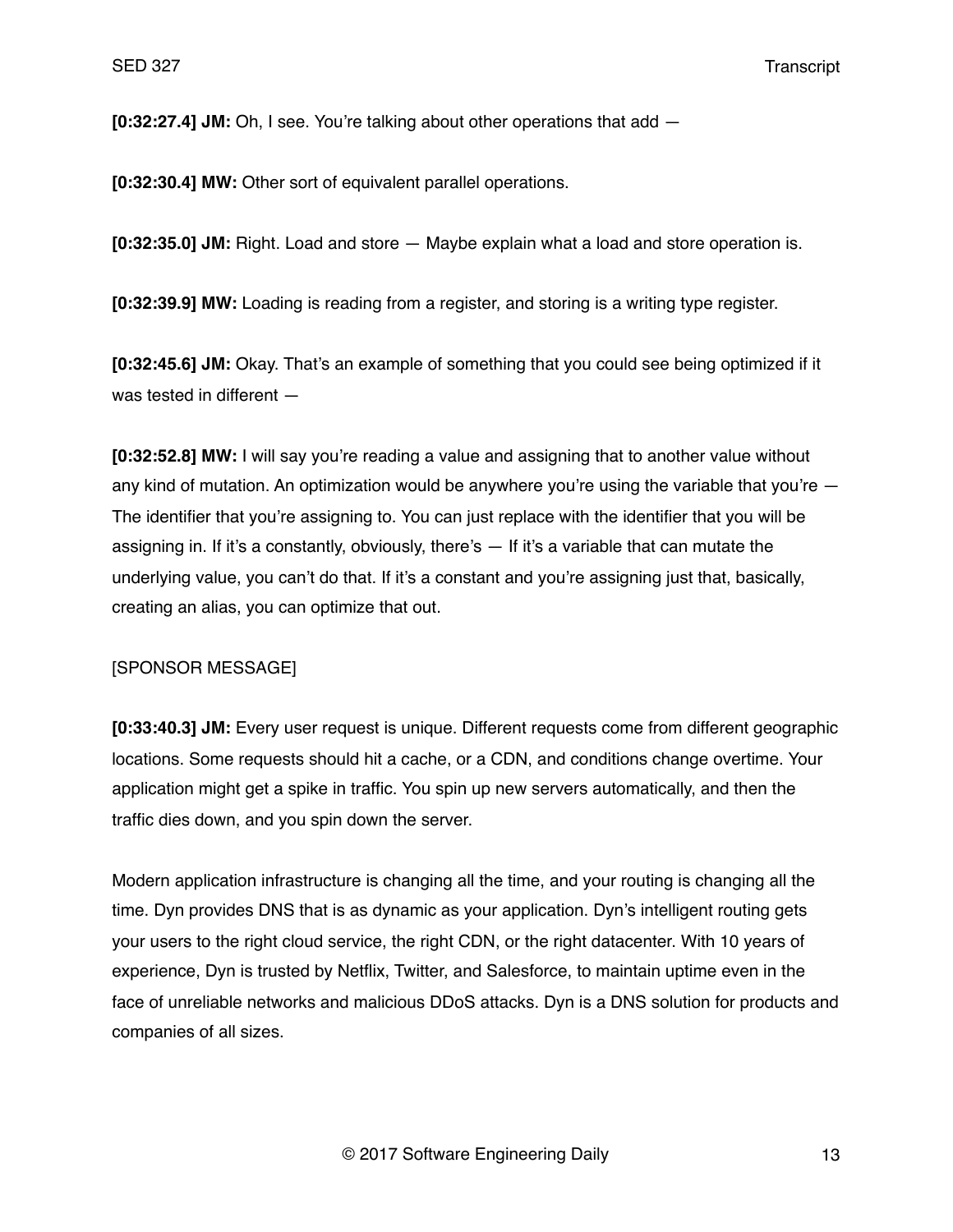Get started with a free 30-day trial for your application by going to dyn.com/sedaily. After the free trial, Dyn's plans start at just \$7 a month for world-class DNS. Manage the internet like you own it. Go to dyn.com/sedaily to get your free trial of DynDNS.

### [INTERVIEW CONTINUED]

**[0:35:13.1] JM:** Okay. You're giving an example where you take a load and store operation and you test different ways of doing it. You might get memory savings. You might get time savings based on variable reuse, for example.

**[0:35:28.1] MW:** Yeah. Any kind of variable that you don't have to assign is a variable that you don't have to get space from you stack for, is a variable that you don't have to de-allocate the memory for. It's always a plus to having fewer —

**[0:35:45.0] JM:** Cool. Before we hop out of the super lower level stuff and talk about some of the flashier characteristics. We talked about this load and store. Just to close the loop for something people who may not like load and store. That doesn't sound like anything I use in my programs. Can you just illustrate —

**[0:36:00.7] MW:** That's enough.

**[0:36:01.3] JM:** Yeah. What will be a higher level line of code that might end up translating to a load and store operation?

**[0:36:07.4] MW:** Assigning a variable from another variable would be an example of a load and store. Any kind of an assignment, it's a single operation in Swift. You just do A equals B, but there's an abstracted command, even in assembly, called move, which essentially does two things. You can use move from memory to memory. Anything that's on the stack, you can move things from the stack, or within the stack. If you're dealing with registers, there are certain instances where you would have to sort of read from a register, put that into memory, then take that memory and read it into — And write it into another register where you can do a flip. You would need to load and store that type of thing.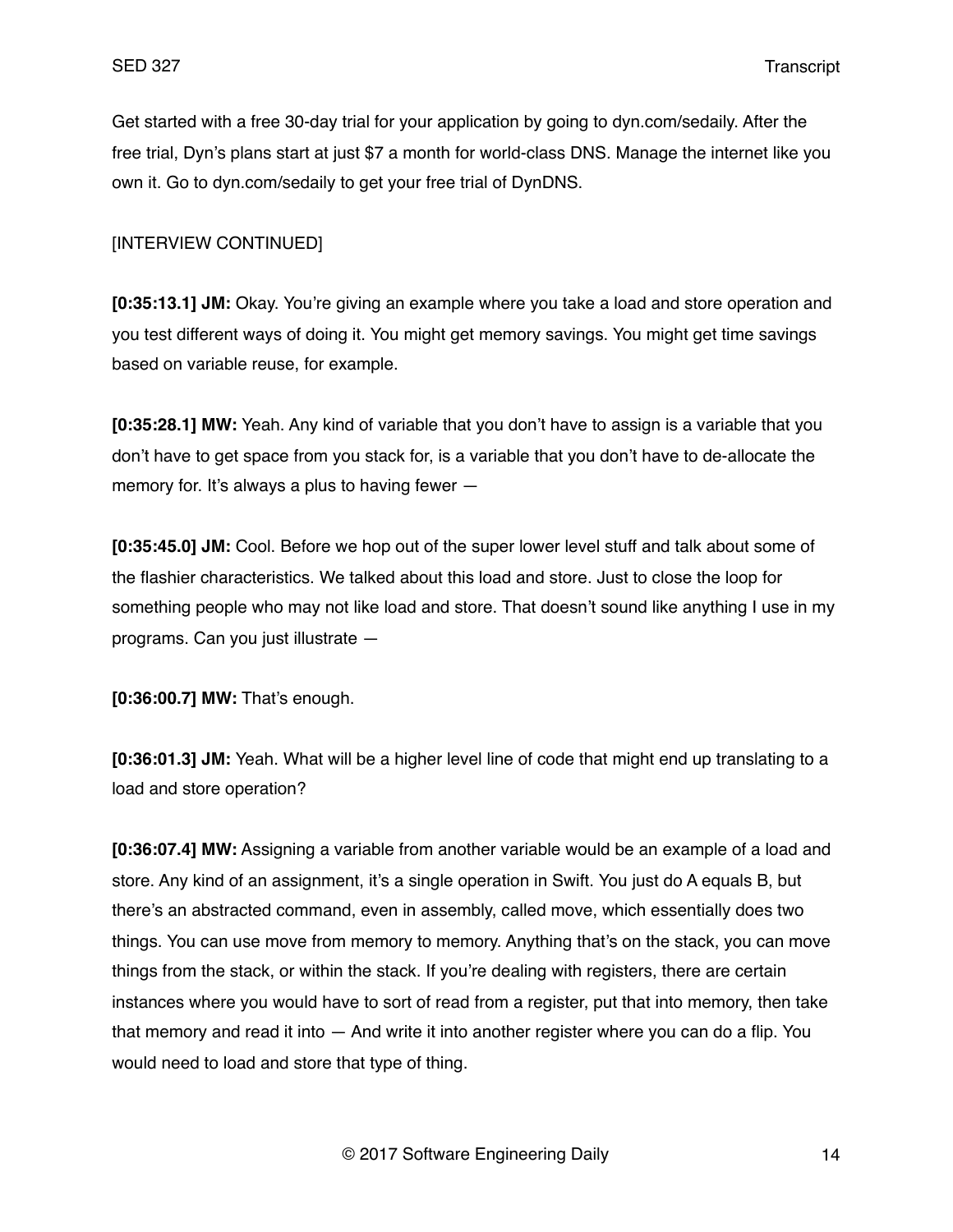This is something a programmer would never interact with in their daily life, because, thank God, these things are abstracted away and all we deal with is a few controllers and transitions and all that beautiful stuff.

**[0:37:12.7] JM:** You've given us a beautiful, I think, from the top to intermediate representation explanation, and I think your earlier conversation sort of gave people a picture of what happens after the intermediate representation. It goes down to machine code, and there a process or stuff that happens. If people want to know more about that, they can look into how compilers work, or basically what happens after the intermediate representation.

I want to talk more about why this intermediate representation is a big deal, because, essentially, if you can get any piece of code into the intermediate representation, the intermediate representation can do a lot of optimizer work, and we can have an open source collective working on the intermediate representation and driving gains for any of these other languages that can compile down into the intermediate representation. We're talking about Swift, and Rust, and anything else.

Maybe you could talk about what are the challenges that a language has to overcome in order to be able to convert into this intermediate representation?

**[0:38:25.0] MW:** That's all beyond what I can contribute. It's a topic that I know a lot of people go through when they think about doing a hobby project of a sort of language, and most of them pick LLVM IR as a way to compile it into executable code, toy languages.

**[0:38:48.3] JM:** Fascinating.

**[0:38:49.8] MW:** From what I heard, it's one of the easier, or probably the easiest, or maybe even the only viable option there when creating a new language. Whether the audience would be just you or even if it's bigger.

**[0:39:04.6] JM:** Maybe eight years ago, people might have said, "I want to write a new language," and they write Scala, and then they say, "Okay. I want this language to compile down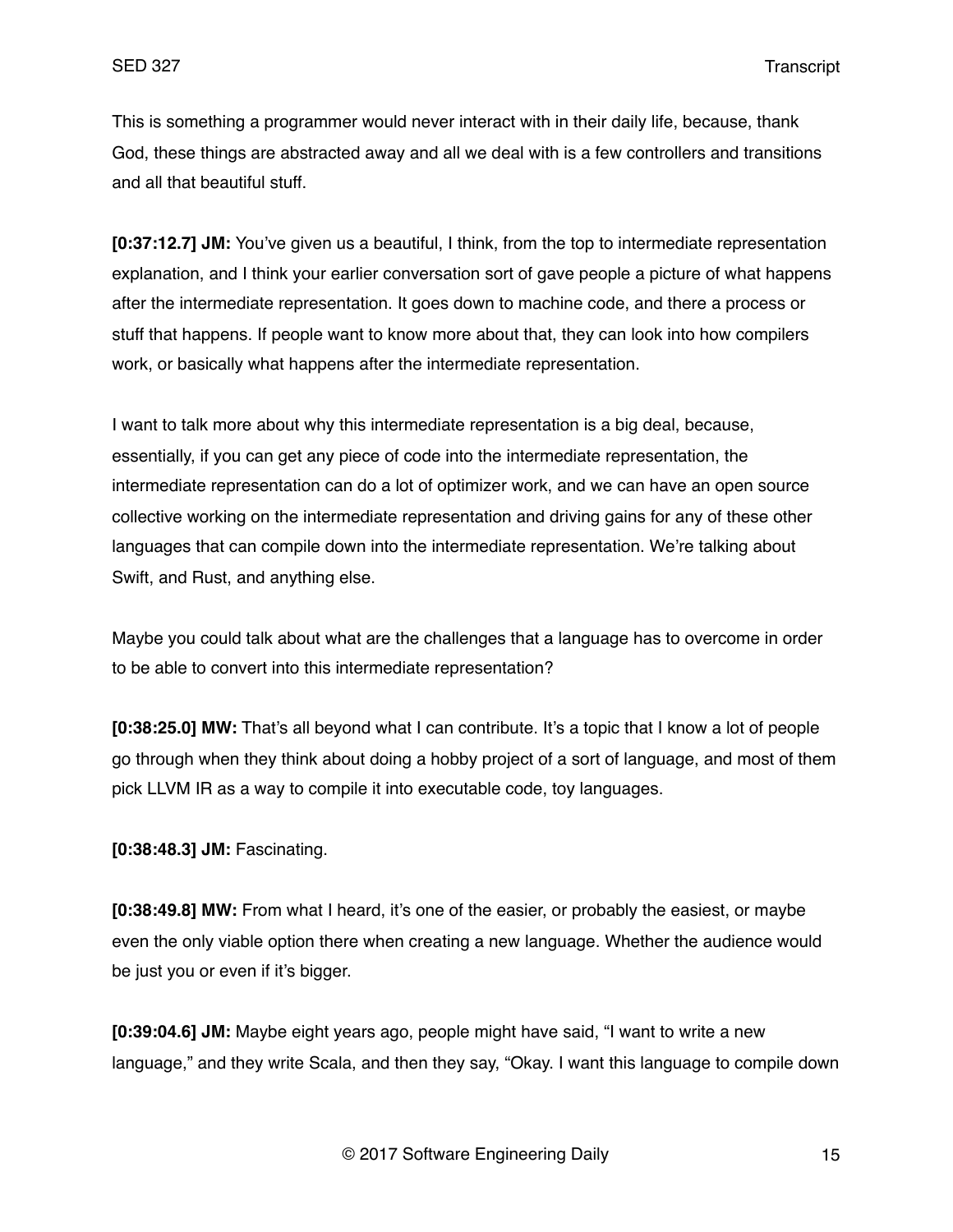SED 327 Transcript

to a machine, so I'm going to write it for the JVM, or I'm going to write it to compile down to bytecode."

**[0:39:18.0] MW:** Most likely, what they would do is translate that into C, then just use GCC to their compilers to get the machine code. I think Haskell has this attribute where their functional programming source gets translated into C, super unsafe C, and that gets transferred on to a machine code.

**[0:39:43.6] JM:** Ah! You're saying, that in the past, people might have used C as the interoperability layer. Whereas today, we can do LLVM.

**[0:39:53.7] MW:** It's very important to say that GCC is the bid dog here, and I think it's still is, since it's been going for, I don't know, 50 years now, 40. Who knows? It's a super massive project, and inherently, it has a lot of optimization. Whether they're good or bad, whether they're modular or not, you can produce super quick executables with GCC. All you need —

When you think about intermediate languages, you think low-level memory access, CPU instruction access, and you get a lot of that with C. Tweak it a little bit and you can get to run memory. A lot of these embedded systems use C as their sort of interface language.

C, inherently, has a lot of properties that IR has, and so it was sort of a natural use for the language until something came out that have the sole purpose of being in the middle. C does still take up that a little bit, but, obviously, it's being phased out by tools that were made specifically for that task.

**[0:41:09.5] JM:** Safety is something that I have heard. You're not the first person who I've heard mention C is somewhat unsafe if you want to build a systems level language, and Rust is something that I've heard is a language that has some safer properties than C. Perhaps, some of that is due to being able to be built on top of the LLVM, on top of the intermediate representation. Is there some notion of safety that is built into the intermediate representation?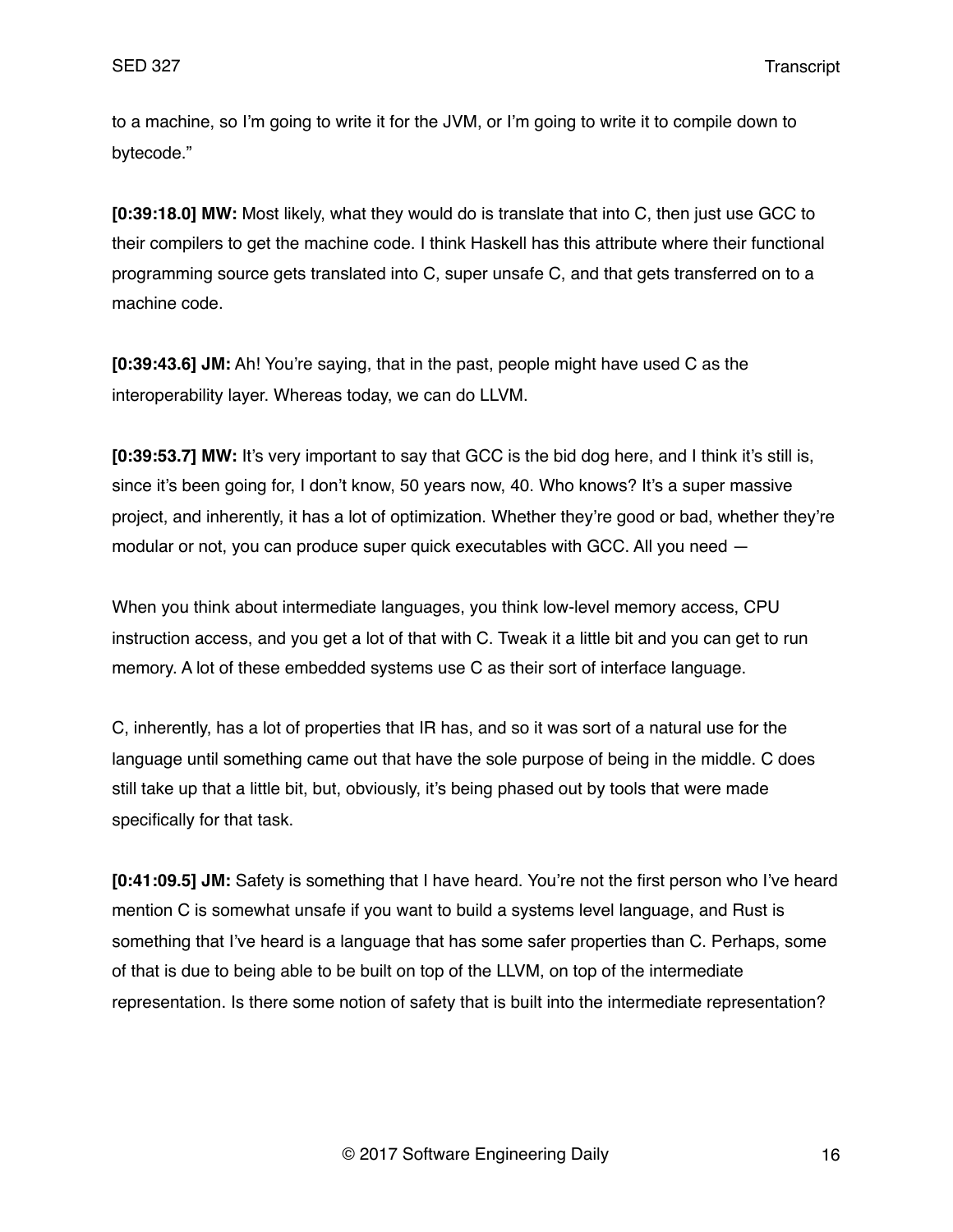**[0:41:43.6] MW:** No, because when you think about safety, you don't think about the language itself most often. What you think about is things that people build with the language. You have a human component there to abuse safety and turn it into something that's unsafe.

For example, a lot of people are taught C and when they go through sort of the initial tutorials, they see how to read and write data from the terminal. Obviously, that's been outdated for God knows how many years, and it's no longer safe to do it that way.

When it comes to safety, either you're using a framework that someone wrote that's a systems engineer, or a compiler designer, and it's unsafe, because it's using some part of the language unwisely. You're responsible for your own code and you don't know something, or you have a leak, or you don't check input, or something like that, and you create unsafe programmers. The intermediate representation does not, in and of itself, create safety issues, because the loop is pretty much closed there. You have that with higher level stuff.

**[0:43:01.9] JM:** I jumped the gun on talking about Rust. What is Rust able to leverage from the LLVM?

**[0:43:10.2] MW:** That's as far as I know in terms of Rust. It's using the backend for the source. It's created by the open-source community and they worry about the definitions there and how to organize the language. The part that is the most difficult in optimizing with that would require the most resources is the backend, or how to make code run quickly on Intel, on other architectures other than X86.

That's where you get the build-in benefits from LLVM by using their backends for  $-1$  think they have backends for pretty much every single platform that's big, definitely ARM and x86. That's pretty much allows you to reach that whole market.

If you're developing any hobby language — And Rust is still at a point where — In most cases, I might be ignorant to any kind of big existing project that uses Rust as their main language. I haven't heard of any at this point.

**[0:44:20.3] JM:** Dropbox.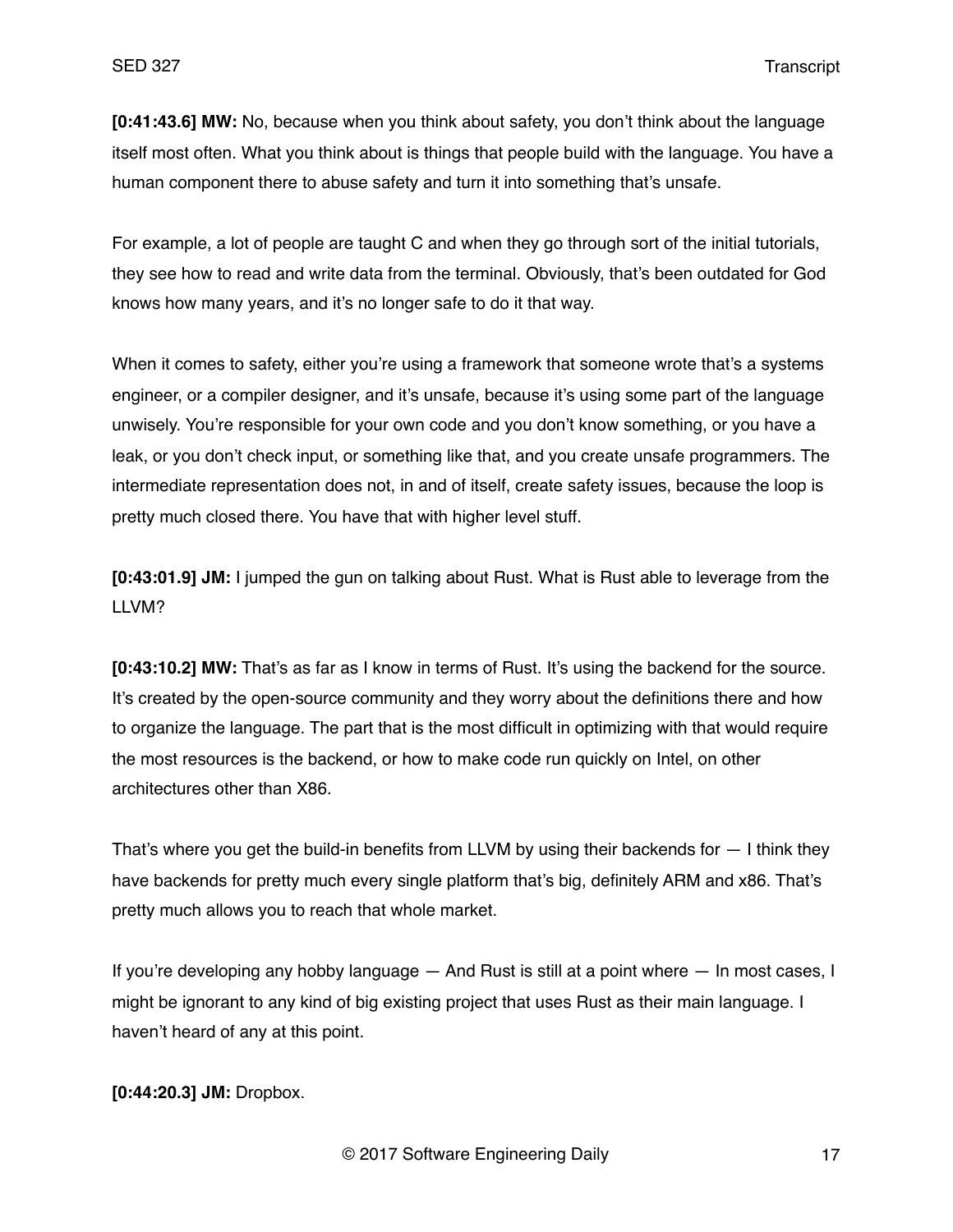**[0:44:21.0] MW:** Really? I heard they're Python-driven mostly.

**[0:44:23.9] JM:** I think that Dropbox — I think Dropbox is Rust. Anyway, sorry to interrupt you. Yeah, I'm pretty sure that — They moved off of the cloud recently. When they moved off the cloud, they rewrote a lot of stuff. I think that they used Rust. Anyway, I'm sorry that I interrupted you.

**[0:44:43.7] MW:** There's probably parts — Any kind of startup. Even individual developers have tools that they write. I think I deal with five different languages on a daily basis pretty much, and that's just because you use different tools for different purposes.

Regardless of that fact, it's still a very nascent language, and you either dedicate your resources, and that's probably the whole point of having these beautiful projects like LLVM, is that people can now work on things that there are the best at, or at least try to be the best at one specific part.

With LLVM, Rust people don't have to worry about being good, Intel architecture people, or ARM architecture people. They just need to worry about how to deal with memory and how to deal with a good structure, and so that it focused on the frontend. That's a big picture commentary. I wouldn't be able to do more than that.

**[0:45:48.9] JM:** We talked about JVM versus the intermediate representation layer a bit, and Java Virtual Machine. LLVM stands for low-level virtual machine. I probably should have mentioned that earlier.

**[0:46:02.4] MW:** No. It doesn't stand for that anymore.

**[0:46:04.4] JM:** Oh! That's right. It used to. Yeah, now it's just LLVM.

**[0:46:08.7] MW:** It's like BMW is BMW. You don't enumerate what each letter means.

**[0:46:16.7] JM:** Anyway. Where I was going with that was that there is an analogy to be drawn, because in the Java bytecode ecosystem, you have this shared layer, the JVM bytecode layer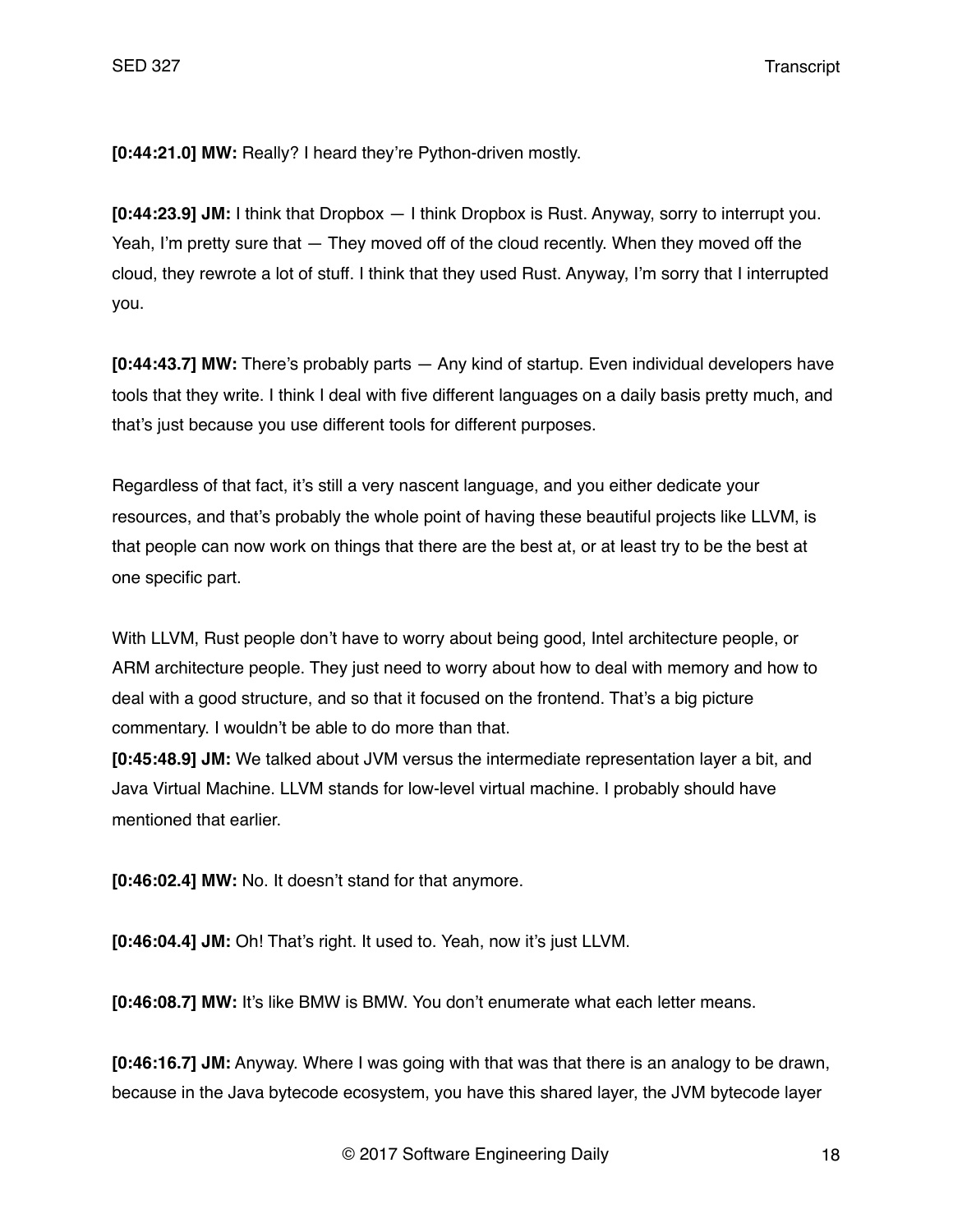where people — People will have a big Ruby on Rails application. When they hit a performance bottleneck, they will switch to JRuby, which is a version of Ruby that runs on the Java Virtual Machine. Basically, as I understand, JRuby is Java, so you can compile Ruby to JRuby and then JRuby runs on the JVM, the Java bytecode, so it runs faster. You get to take advantage of those bytecode optimizations.

Similarly, we've got this intermediate representation that we've been talking about where Rust can compile down to it. Swift can compile down to it, and we have these optimizations that are shared on a platform. How do the optimizations of  $-$  How does the Java  $-$  I should ask a bigger question. How does the Java bytecode ecosystem compare to the LLVM intermediate representation ecosystem today? How would somebody choose between writing their language to compile to Java bytecode, versus compiling to intermediate representation?

**[0:47:29.8] MW:** To some extent, they are different animals, you can do an apples to apples comparison, because they take a different niches, I think. IR is substantially lower level than what you would get with bytecode. Meaning, even though IR is isomorphic and that you can translate it to bitcode, which is a super tight version of what those operations and commands look like to a human-readable IR, and memory storied IR.

Human-readable IR is not source code that a person would be able to tell just skimming through it what the program does. Whereas JVM bytecode, you can actually take it and  $-$  It's isomorphic to the source level. What you have is even though you lose the original identifiers, and that can take away some part of the meaning, or in some instances, a lot of the meaning. You still have a line-for-line representation of what the source code look like.

That is probably the major different there. By the way, you can check that difference by just inquiring into — I know this for a fact. You can do that on Android Studio, so any kind of Itelli**JM:** IDEs, where you can open up libraries that are compiled into bytecode and you can look through the actual Java code without the identifier names and all of that, but you can still look through it. Whereas IR does not have that quality.

**[0:49:16.2] JM:** I want to begin to close off and just talk about where the LLVM ecosystem is at today. As you mentioned, LLVM was originally just called the low-level virtual machine. That's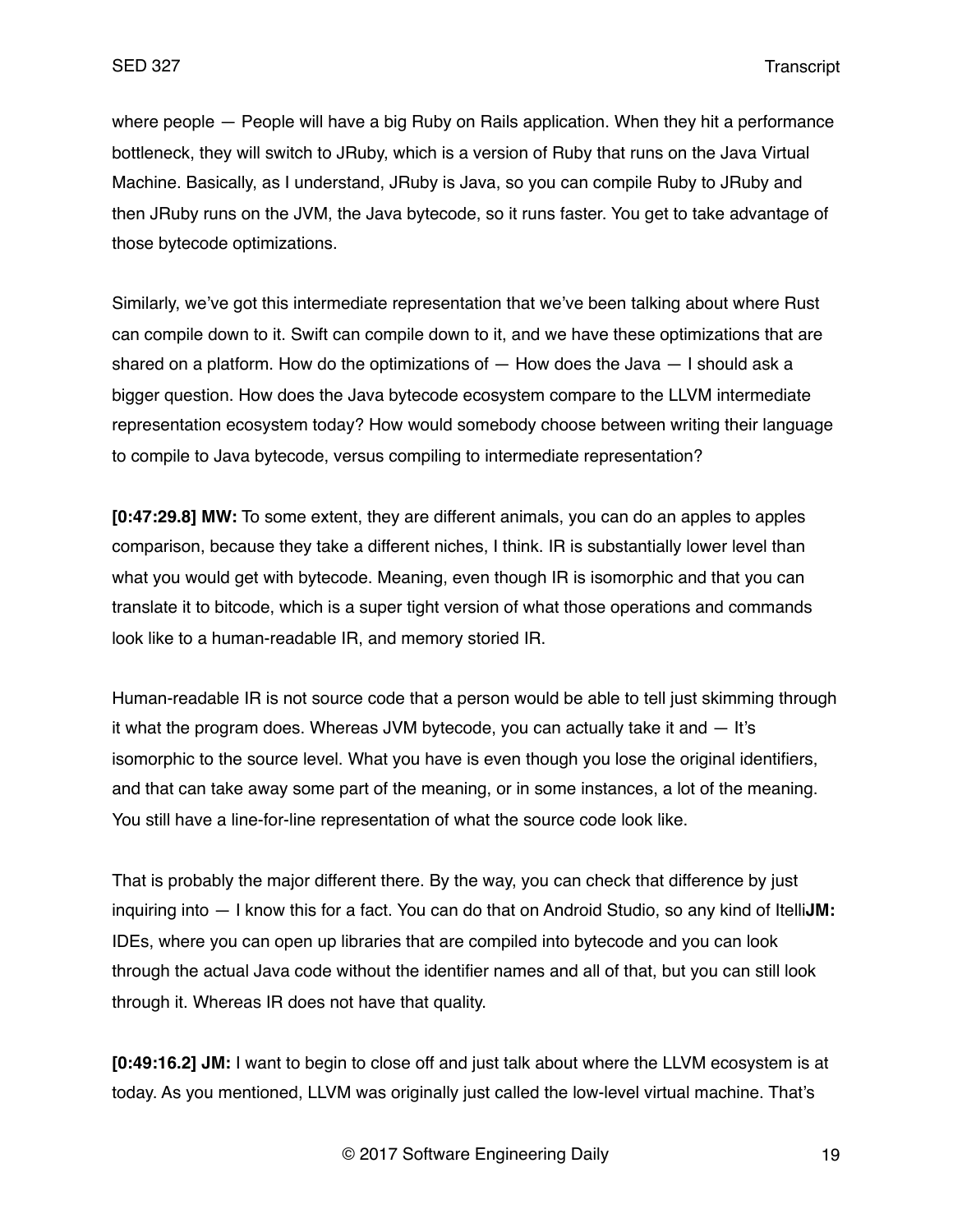what it stood for. Now, today, it's called LLVM. It's literally just called that, because it's representing a larger ecosystem of compiler tools. Can you explain —

**[0:49:38.4] MW:** Specifically — Sorry. The bigger parts would probably be the linker, LLD, and LDB, which is the debugger. If you've worked on Xcode at all, you would see LDB messages pretty often. When you add break points and stuff, that's when you're dealing directly with another piece of the LLVM architecture. That's the debugger. Those three parts are probably the biggest, if you abstract away IR.

**[0:50:09.0] JM:** Is that debugger — I guess that's running — What happens is you compile your code, it goes to the different — It goes to the intermediate representation. It gets optimized, and then it runs, and then you are debugging against the intermediate representation that was settled on after the optimization. Is that right?

**[0:50:30.8] MW:** You're debugging against live code, but that code is obviously annotated, so that you can have access to the code that you've wrote in Swift, for example. It's not like a stripped-down version. Any kind of debugger adds a layer to the intermediate executable code that can transfer some data.

When you exhaust that, you often times are taken to IR, or some form of IR. Then, you just see a whole sequence of registers within a specific stack frame, and then God help you finding what went wrong there. The LDB debugger takes care of that specific part.

In the Apple ecosystem, you probably don't veer too far from the entire sequence there, because you're linking your stuff with the LLVM linker against your static dynamic libraries and you're debugging with your debugger. Yeah, Xcode is very much reliant on LLVM.

**[0:51:39.6] JM:** Okay. I want to wrap up with one — I want to make one quick point, I guess. That people who are, maybe, new to thinking about compilers, the reason we're spending so much time talking about this optimization stuff and why this is so important is because if you can spend a lot of time automatically optimizing your code, then every end user who is executing that code gets to take advantage of the optimization. Even though the developer who is compiling the code might have to wait around while the different intermediate representations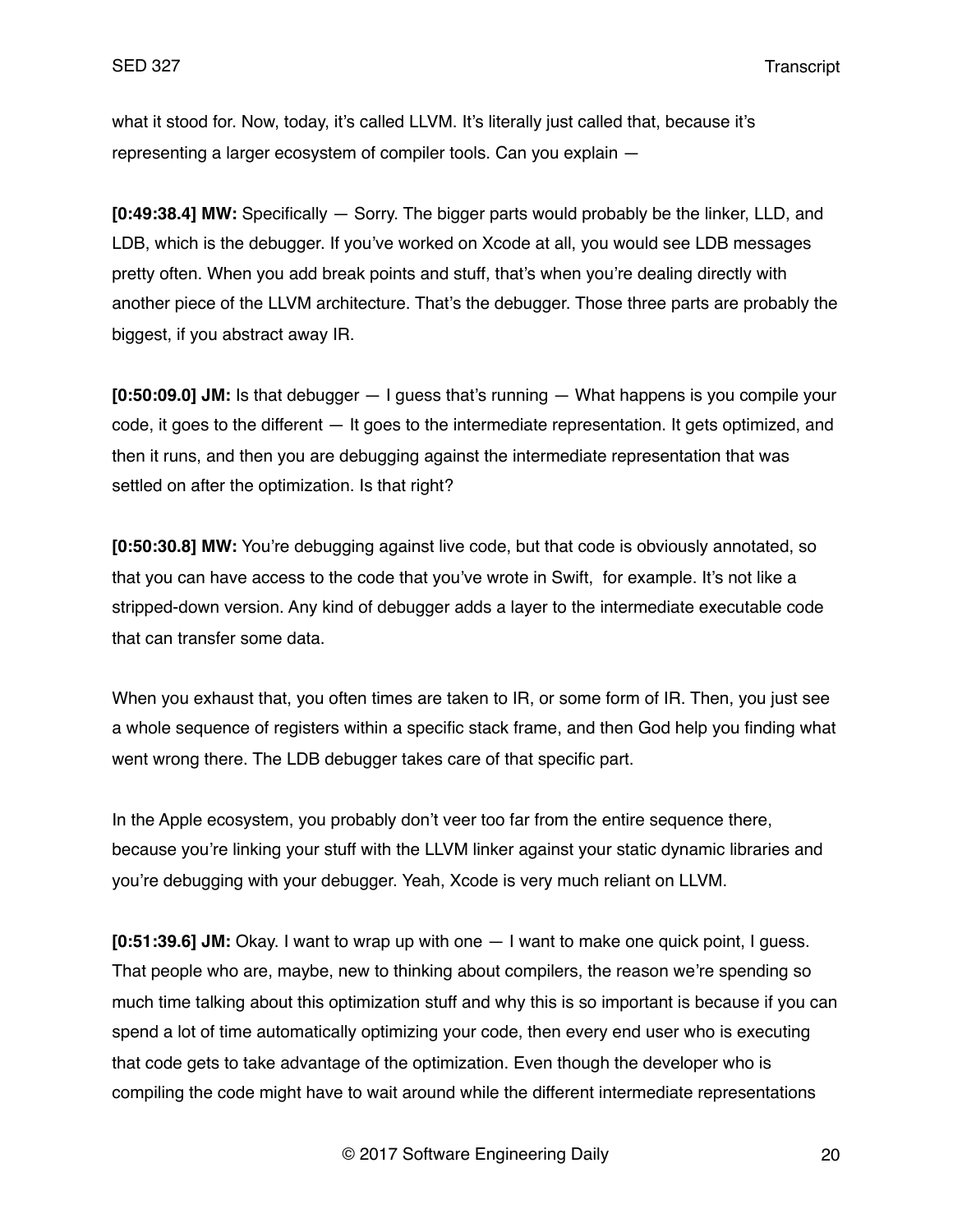are being tried. Once it settles on an optimal one, all of the end users who are actually executing that code gets to take advantage of the optimizations.

With that in mind, is that the main thing that the ecosystem is focused on? When we're looking at the future of the LLVM and the things that are going to develop out of this ecosystem, what should we expect? Should we just expect more optimizations that are going to be made on the intermediate representation level, or better debugging tools, or is there something bigger that is being worked towards?

**[0:52:43.5] MW:** I'm pretty sure what you've mentioned would be a good characterization for it. Essentially, what LLVM allows you in the future, I guess, you can probably see more and new exciting different languages being created, because you don't have the inherent bottleneck of worrying about sort of how that thing works on the different systems. That's one possible outcome.

You'll have a lot of frontend sharing their optimizations between each other. That's a big boom for the industry, because those resources are very valuable. Whenever you can share or collaborate with other people, that is a great, great benefit.

Yeah, it's going to be interesting to see what happens with the collection of tools here when Chris is no longer with Apple and no longer working actively on maintaining, as he was the primary person there since he moved to Tesla. It's going to be interesting how they're going to deal with the future related stuff come WWDC this summer.

**[0:53:55.5] JM:** Okay, Morgan. Is there any social media plugs that you'd like to give for people who would want to follow you? What are the best ways to follow you?

**[0:54:04.8] MW:** I use Twitter, and you can fine me @wildmorgan, last name, first name, on Twitter.

**[0:54:11.7] JM:** Okay. All right. Morgan, thanks for this illuminating discussion of LLVM. I think you gave a really clear explanation. I liked it that we were able to dive deep end, go higher level, and I recommend to anybody who's looking for further information on this check out your